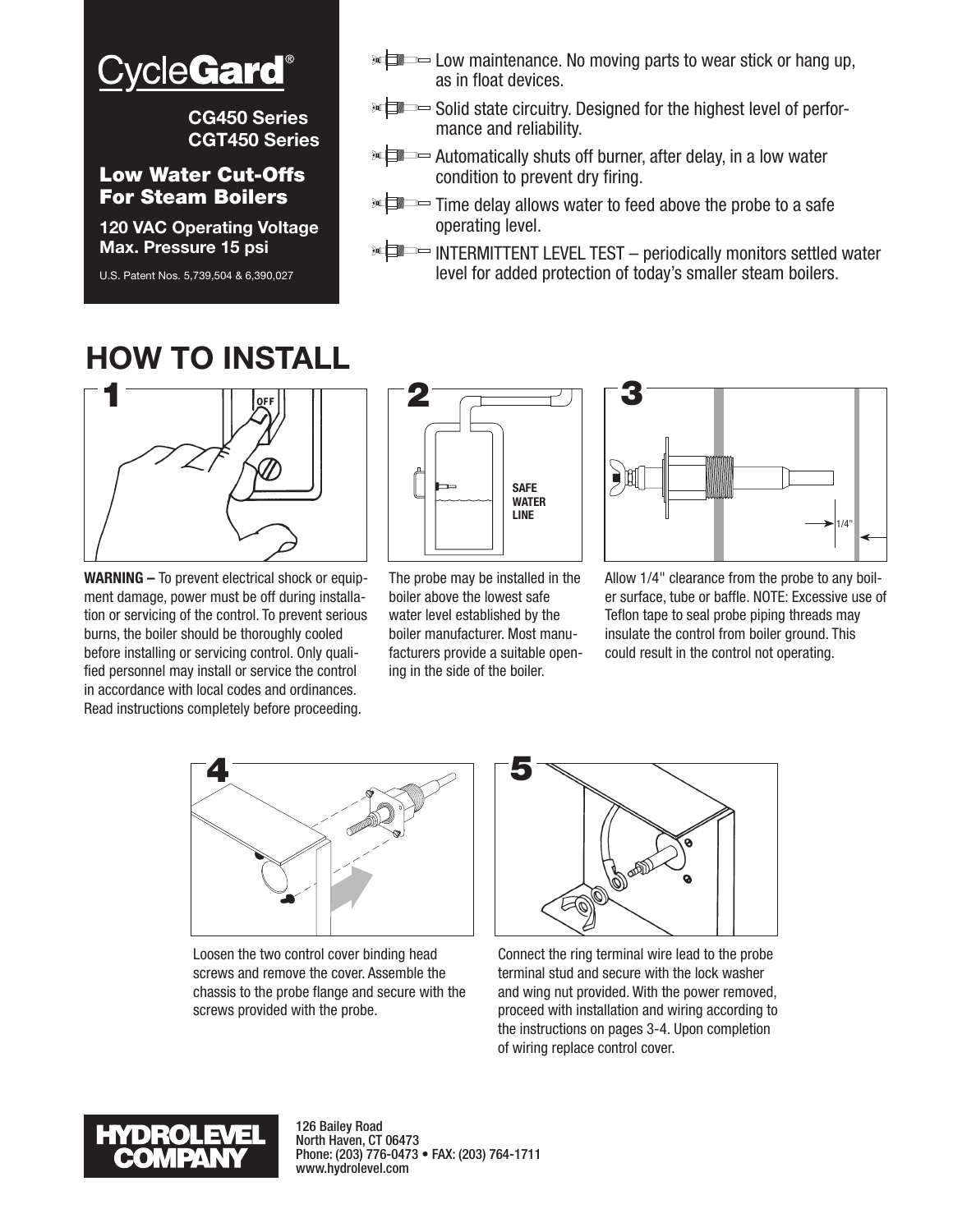### INSTALLATION OF REMOTE MOUNTED MODELS ONLY



**A.** To secure mounting plate to boiler jacket,\* pre-drill two 3/32" pilot holes using the mounting plate as a template. Secure plate with sheet metal screws provided. Attach control to mounting plate by slipping keyholes in back of chassis over pre-mounted screws on plate. Tighten screws.

**B.** Using a wire nut, attach a wire (min 90°C) to the pigtail lead in the control box. Attach the other end to the probe terminal in the remote probe housing. Attach a second wire between the ground screw on the control chassis and one of the four screws in the remote probe housing. Note: Wires and wire nuts not provided.

\*Or other suitable surface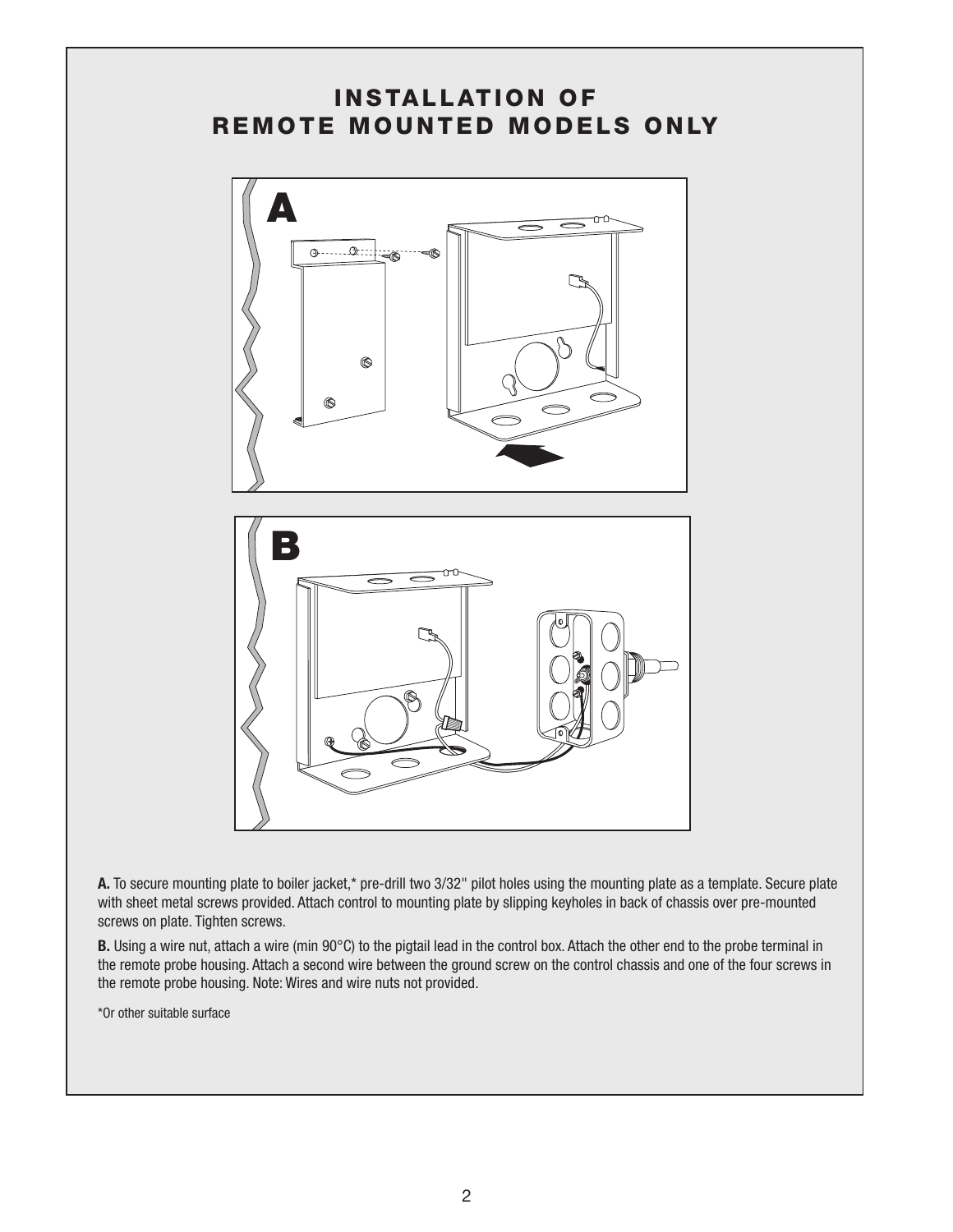### **Wiring**

**MARNING** Electrical shock hazard. To prevent electrical shock, death or equipment damage, disconnect power supply before installing or servicing control.

**NOTICE**  Install this control in accordance with all local codes and authorities having jurisdiction. Regulations of these authorities take precedence over the general instructions provided in this manual.

#### **MODEL CG450**



Connect input voltage (120 VAC, 60 HZ) to terminals 1 and 2.



burner Circuit in series with other limit controls. Consult boiler manufacturer instructions for proper terminal connections. Control should be wired in series with and before other limit controls.



Optional water feeder connection. Connect feeder N to terminal 2. Connect Feeder H to terminal 1. Connect feeder "FEED" or "W" to terminal A. For water feeders with 2 leads, connect feeder neutral to terminal 2 and feeder hot to terminal A.

**Note:** *Use of a solenoid valve or McDonnell & Miller Model 101A water feeder may cause flooding and is not recommended for use with this low water cut-off.*



STITUTIONAL ACTIVATION

Connect "BURNER" terminal on the CycleGard control to the orange burner wire (120VAC) located under the oil burner transformer. *See page 5 for schematic wiring diagram and additional SmartCycle description.*

Connect terminal 2 to burner circuit neutral. Connect terminal P2 to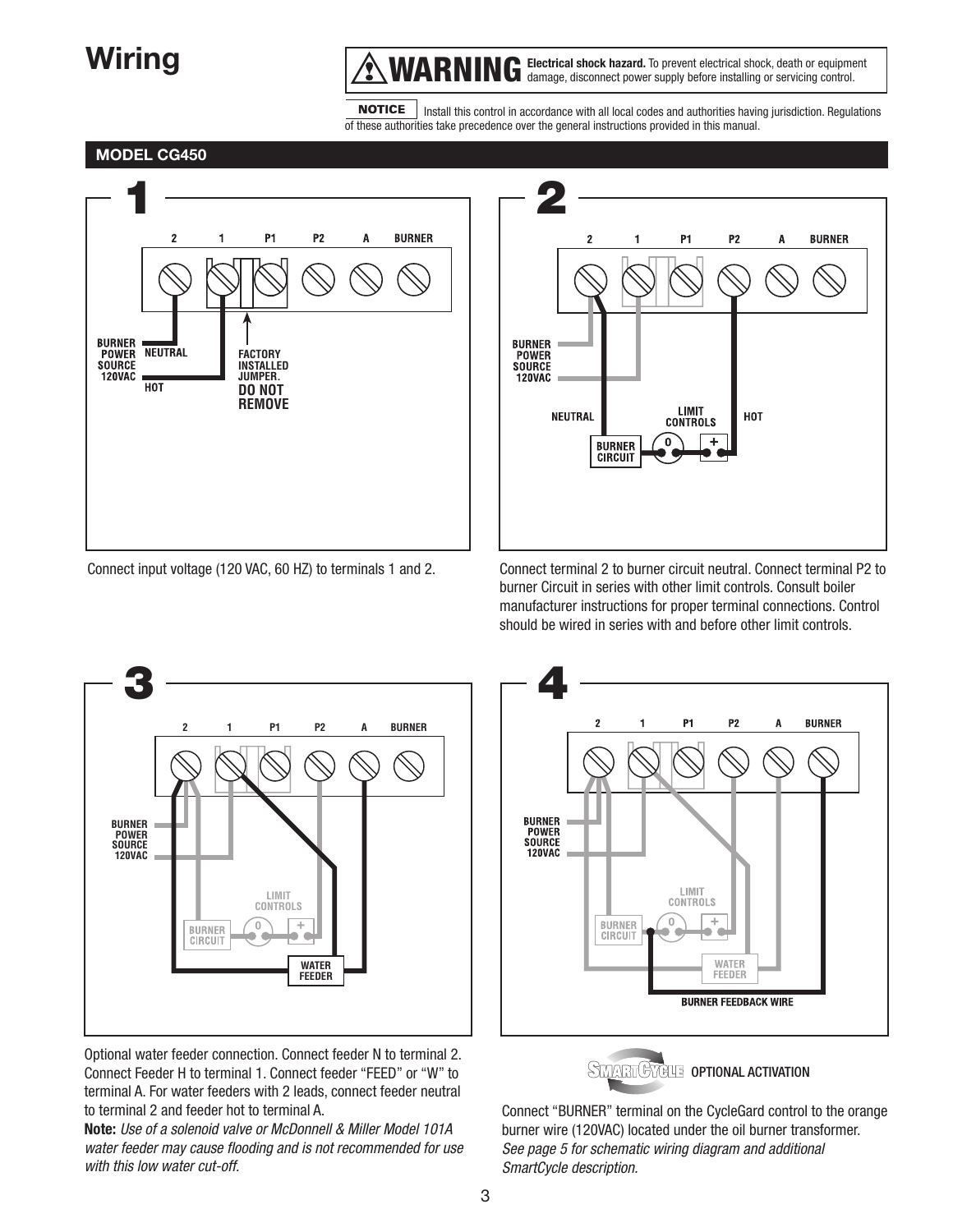

Connect input voltage (120 VAC, 60 HZ) to terminals 1 and 2.



Connect terminal 2 to burner circuit neutral. Connect terminal P2 to burner Circuit in series with other limit controls. Consult boiler manufacturer instructions for proper terminal connections. Control should be wired in series with and before other limit controls.



Optional water feeder connection. Connect feeder N to terminal 2. Connect Feeder H to terminal 1. Connect feeder "FEED" or "W" to terminal A. For water feeders with 2 leads, connect feeder neutral to terminal 2 and feeder hot to terminal A.

**Note:** *Use of a solenoid valve or McDonnell & Miller Model 101A water feeder may cause flooding and is not recommended for use with this low water cut-off.*



Connect "LOW LIMIT" terminals on CycleGard control to the terminals on the tankless aquastat.







Connect "BURNER" terminal on the CycleGard control to the orange burner wire (120VAC) located under the oil burner transformer.

*See next page for schematic wiring diagram and additional SmartCycle description.*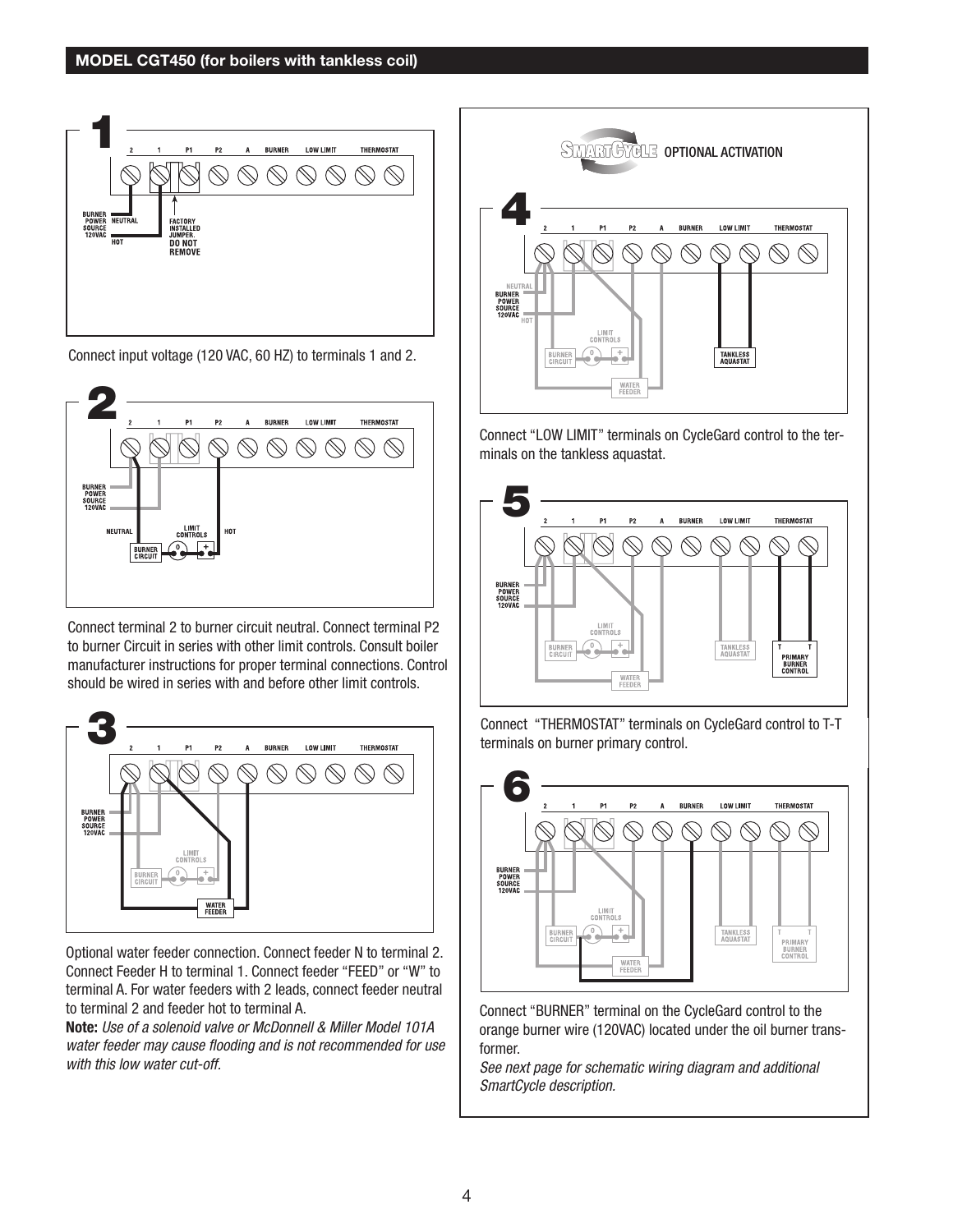### **CycleGard Intermittent Level Test Feature**

To provide added protection to today's smaller boilers, the CycleGard low water cut-off is equipped with an Intermittent Level Test. This important feature adds protection against false signals that can be caused by foam and volatile water conditions inside the boiler. The Intermittent Level Test removes power from the burner at preset intervals. During the test, foam dissipates and the water level stabilizes – allowing CycleGard to monitor the true water level in the boiler assuring safe and accurate operation.

The last four digits of the CycleGard model number determine the frequency and duration of the Intermittent Level Test (ILT) as shown in the table.

| Last 4 digits<br>of Model No. | Frequency<br>of ILT | Duration<br>of ILT |
|-------------------------------|---------------------|--------------------|
| 1090                          | <b>10 Minutes</b>   | 90 Seconds         |
| 1560                          | 15 Minutes          | 60 Seconds         |
| 2060                          | 20 Minutes          | 60 Seconds         |
| 2090                          | 20 Minutes          | 90 Seconds         |





When the optional SmartCycle feature is activated (see wiring instructions on pages 4 & 5), the CycleGard's test time sequencing is restarted each time the burner fires. This feature enables a full burner run cycle (10 or 20 minutes, depending on model) prior to the first Intermittent Level Test. On CGT450 models (designed for boilers equipped with tankless coils), SmartCycle suspends the Intermittent Level Test during a call for domestic hot water allowing the boiler to deliver its full BTU capacity to the production of hot water.

# **Burner/SmartCycle Wiring Connection**

**Model CG450 and CGT450**

Diagram shows how the signal is sent to the Cyclegard from the primary control. See page 4 & 5 for limit and LWCO wiring.

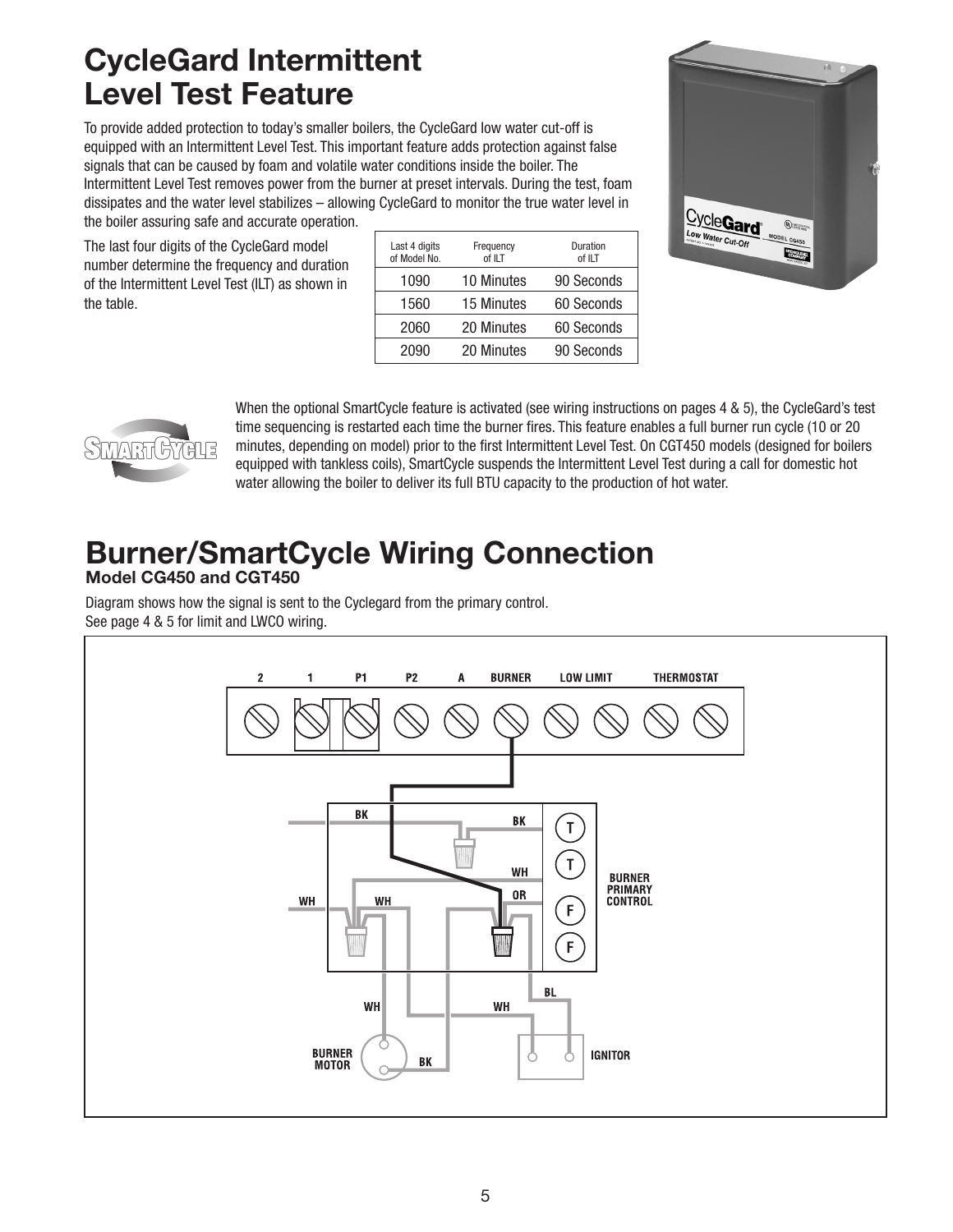## **Operating Instructions**

**NOTE:** For proper low water cut-off operation, the boiler should be cleaned at initial installation and periodically thereafter. Refer to the boiler manufacturer's instructions for cleaning procedures.

#### **OPERATING TEST PROCEDURE**

- 1. After installation, bring the boiler water to a safe operating level, turn on power and set the thermostat to call for heat. The amber LED lamp should be off. **The boiler will fire immediately.**
- 2. *Slowly* lower the boiler water to a point below the probe. The amber LED lamp on the control will light. The lamp may begin to flicker with the bouncing water level. Stop draining the boiler when the lamp glows steadily.

**NOTE:** The water should not be lowered beyond a visible point in the gauge glass.

3. The boiler will shut down within 15 seconds.

#### **IF BURNER DOES NOT SHUT DOWN IN LOW WATER**

1. Check to see if a foaming condition in the boiler is preventing the control from accurately detecting the water level. With power to the system on, and water above the probe level, set the thermostat so there is no call for heat and allow the burner to shut down. Then, slowly lower the water in the boiler to a point below the probe. The amber LED lamp should turn on and the relay will open after a 15 second delay. Once this has occurred, reestablish a call for heat and the boiler should not fire. Now raise the water level to an operating level. The amber light should turn off and the control should reenergize the burner circuit after a 30 second delay. If the control functions normally during this test, but allows water to drop below the level of the probe when the test is conducted with the burner on (as described in the Operating Test Procedure above), the boiler is foaming. The CycleGard provides protection for foaming boilers (see CycleGard Intermittent Level

Test Feature on page 5). However, to provide optimal steaming performance, it is still recommended that you clean the boiler in accordance with the manufacturer's instructions. The foaming condition is caused by machining oils, elevated mineral content from make-up water, grease and other contaminants in the boiler water. Cleaning the boiler will eliminate foaming conditions in the boiler and provide for optimal steaming performance.

- 2. Check terminal block wiring to insure that all connections are correct.
- 3. Check the probe installation to insure that there is 1/4" clearance from any surface within the boiler or pipe. (Refer to Step 3 on page 1 of this instruction sheet.

#### **IF THE AMBER LED LAMP IS ON**

The amber LED lamp indicates that the water is below the probe. If the gauge glass shows that the water is at the correct operating level and the amber LED is lit check the following:

- 1. Check for plugged gauge glass.
- 2. Make sure probe lead wire is properly secured to the terminal.
- 3. Check for proper ground between probe and boiler shell. Excessive use of Teflon tape or sealing compound may isolate the probe from the boiler shell.
- 4. Remove probe and examine for oily residue. Clean probe with steel wool and skim boiler.

#### **IF THE GREEN LED LIGHT IS ON**

The green LED lamp indicates that the control is conducting an Intermittent Level Test. The burner does not fire during the test period. See Intermittent Level Test Feature on page 5 for more details.

### **Maintenance**

To insure optimum performance, remove and inspect the probe annually.

Clean any sediment or scale from the probe using a scouring pad or steel wool.

#### **NOTE: Do not use caustic chemicals that could damage the probe.**

Reinstall the probe and perform the Operating Test Procedure described above.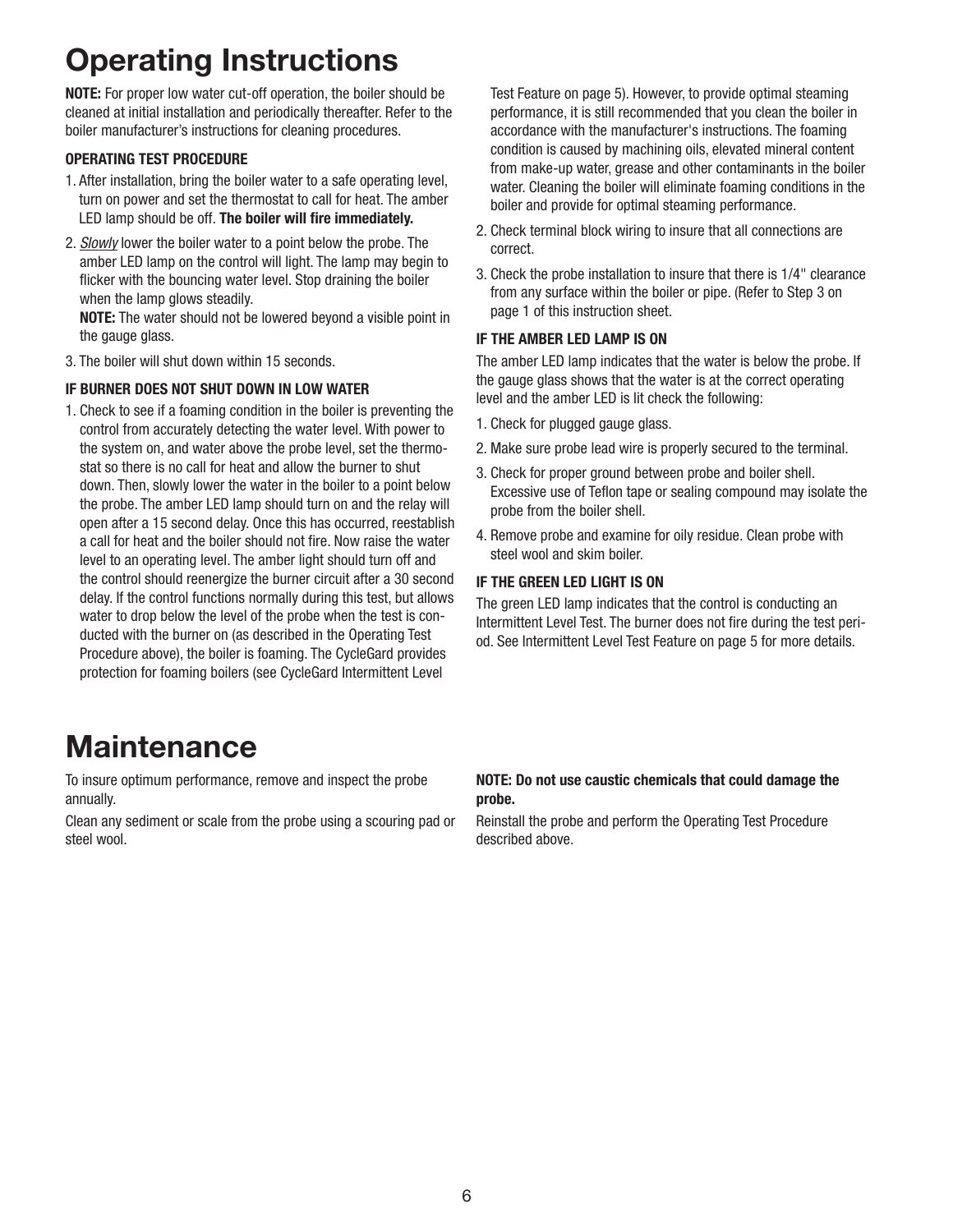### **VXT Water Feeder**

The VXT Water Feeder (available separately) can be installed with Hydrolevel or other low water cut-offs to automatically replenish boiler water in the event of a low water condition. The VXT offers programmable *feed amount and feed delay* settings. These can easily be set to ensure the proper feed amount and to provide adequate time for condensate to return to the boiler before starting a feed cycle. The VXT Feeder's *Digital Feed Counter* tracks the amount of water added to the boiler exposing system leaks, which can significantly shorten the life of a cast iron boiler. Additional features including a manual feed button, underfeed and flood protection make the VXT an ideal choice for safety and convenience.



### **Probes**

Test Pressure: 1000 PSI, All Models



**EL1214 – STANDARD MODEL – 3/4" NPT** For 1/2", order Model No. EL-1220



**EL1214-P – 3/4" NPT**



### **The Probe Makes the Difference**

The probe used in all Hydrolevel controls offers you distinctive advantages. Unlike float devices, there are no moving parts to wear stick, or "hang-up" the in harsh boiler environment .

A stuck or "hung-up" float can cause dangerous low water conditions. And if suddenly released, a float can feed cold water into overheated tubes or plates and cause explosive results.

The Hydrolevel control has no float bowl so sediment cannot collect. The reliable solid state circuitry and low maintenance probe are designed to provide years of troublefree operation.